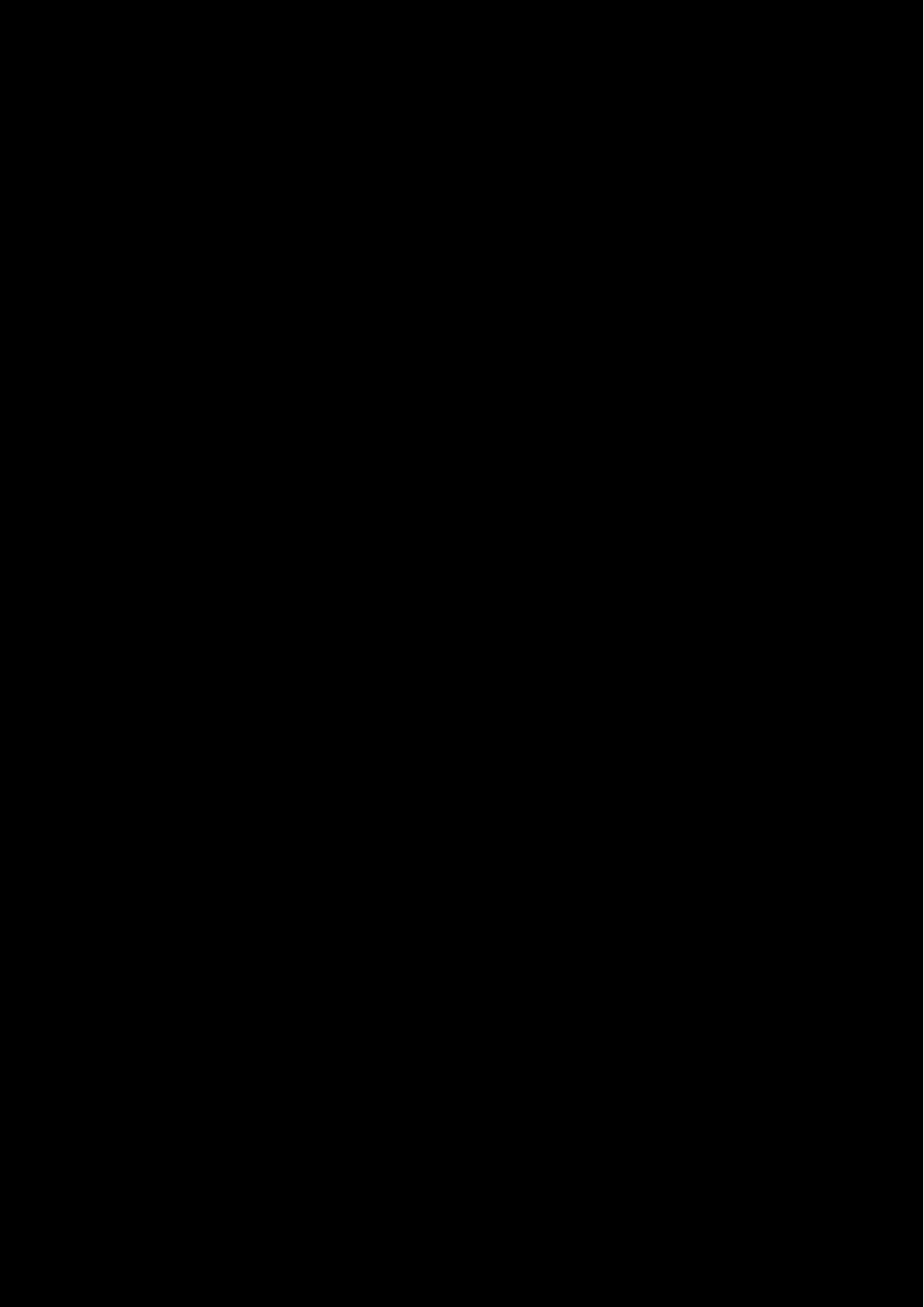# **26. \*Advanced Econometrics**

**Department: Business Administration Day of the Week: Tuesday Course Time: 13:10 -16:00 (Taiwan time) Grades: Master/Doctoral Students Credits: 3 Teaching Mode: EMI, synchronous, Tronclass, Microsoft Teams Course fee: US\$ 250 Instructor: Prof. Shey-Huei Sheu E-mail: shsheu@asia.edu.tw**

**\*This course is fee-paying, and students registered for this course each needs to pay US\$ 250 for the tuition fee.**

#### **About the Course**

Through theoretical knowledge and practical examples, this course introduces the theory and methods of econometrics, and uses financial case studies to help students understand how to use these technologies in relevant financial environments.

#### **The course features**

Through financial case analysis and practical exercises, students will be able to use the econometric model flexibly. Improve the basic ability of students' economic analysis through lectures, so that students can better understand when reading related literature, and can be used flexibly when writing academic articles; through case analysis, students are able to explain and understand economic policies and applications.

In accordance with designed course content set in teaching targets:

- 1. Learn how to model economic theories.
- 2. Better equipped to conduct research on economic topics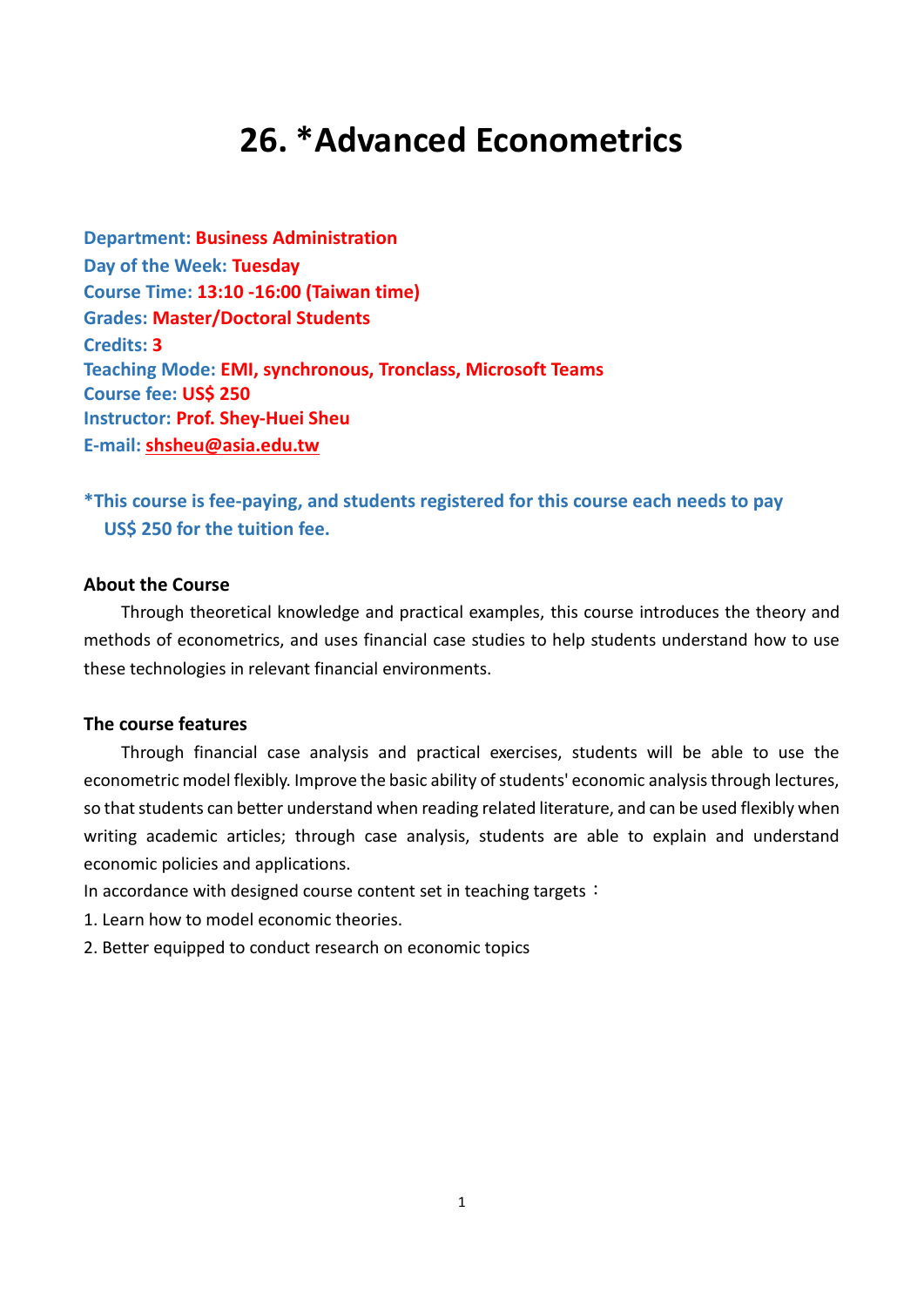## **Weekly Syllabus**

| <b>Week</b>    | <b>Contents</b>                                                                  | <b>Note</b> |
|----------------|----------------------------------------------------------------------------------|-------------|
| 1              | Ch.1 - Introduction                                                              |             |
| $\overline{2}$ | Ch.1 - Introduction                                                              |             |
| 3              | Ch.2 - Mathematical and Statistical Foundations                                  |             |
| 4              | Ch.2 - Mathematical and Statistical Foundations                                  |             |
| 5              | Ch.2 - Mathematical and Statistical Foundations                                  |             |
| 6              | Ch.3 - A brief overview of the classical linear regression model                 |             |
| 7              | Ch.3 - A brief overview of the classical linear regression model                 |             |
| 8              | Ch.3 - A brief overview of the classical linear regression model                 |             |
| 9              | Mid-term Exam                                                                    |             |
| 10             | Ch.4 - Further development and analysis of the classical linear regression model |             |
| 11             | Ch.4 - Further development and analysis of the classical linear regression model |             |
| 12             | Ch.5 - Classical linear regression model assumptions and diagnostics             |             |
| 13             | Ch.5 - Classical linear regression model assumptions and diagnostics             |             |
| 14             | Ch.5 - Classical linear regression model assumptions and diagnostics             |             |
| 15             | Ch.6 - Univariate time series modelling and forecasting                          |             |
| 16             | Ch.6 - Univariate time series modelling and forecasting                          |             |
| 17             | Ch.6 - Univariate time series modelling and forecasting                          |             |
| 18             | <b>Final Exam</b>                                                                |             |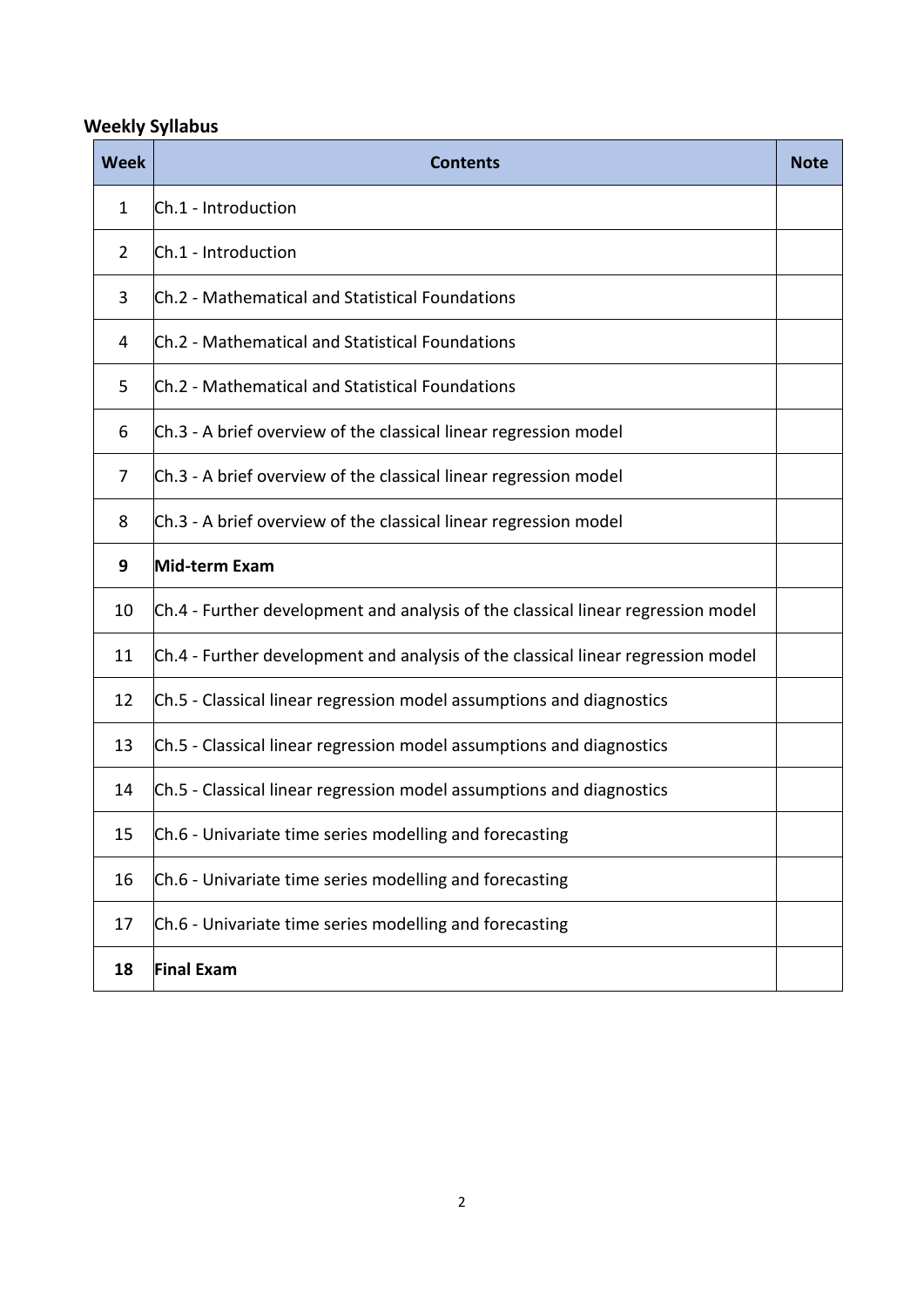## **27. \*Real Option**

**Department: Finance Week of Day: Monday Course Time: 10:10-13:00 (Taiwan time) Grades: Undergraduate Credits: 3 Teaching Mode: EMI, synchronous, Tronclass, Microsoft Teams Course fee: US\$ 250 Instructor: Prof. Arron Wong, Dr. Chang Chun-Ping E-mail: [wong@asia.edu.tw,](mailto:wong@asia.edu.tw) [changjp@asia.edu.tw](mailto:changjp@asia.edu.tw)**

### **\*This course is fee-paying, and students registered for this course each needs to pay US\$ 250 for the tuition fee.**

#### **About the Course**

This course considers the application of option concepts from finance to valuing real assets and investment opportunities. The focus is on using real options theory and methodology to determine to the optimal timing of investment expenditures characterized by uncertainty and irreversibility. The structure of this course differs from others in that the material is presented in a logical progression from the simple to the complex, necessarily implying that equilibrium models comes first, real option theory second and applications to analysis last. Real Asset pricing has expanded, matured and assumed increasing importance in both research and application. Strategy as a Portfolio of Real Options shows how companies can plot their strategies to help optimally sequence and time investments and provides a straightforward overview of the topic and shows how real options can be valued using both the binomial method and the Black-Scholes pricing model.

#### **The Course Features**

The traditional investment model based NPV criteria is the vital key to decision making, which is often used to analyze scenarios of ignoring "option value in flexibility" for real asset prices. Option theory emphasizes flexibility and treats it correctly (NPV rule often doesn't.). The theory helps to focus attention on nature of uncertainty and its implications. Managers can more accurately value the flexibility they have to delay or change investment decisions in growth projects depending on how previous stages or external conditions evolve. The course demonstrates how managers use the simpler binomial model instead of the Black-Scholes model to incorporate real options into their capital budgeting process. Not only can a binomial model be adjusted to closely approximate the project, the authors argue, but the exercise of laying out an event or decision tree can also help managers see the optimal point at which to exercise the project option. The contents of course further focus on how to value a series of activities in applications to acquisition, capital structure, tax, asymmetric information, externality and competition using real options.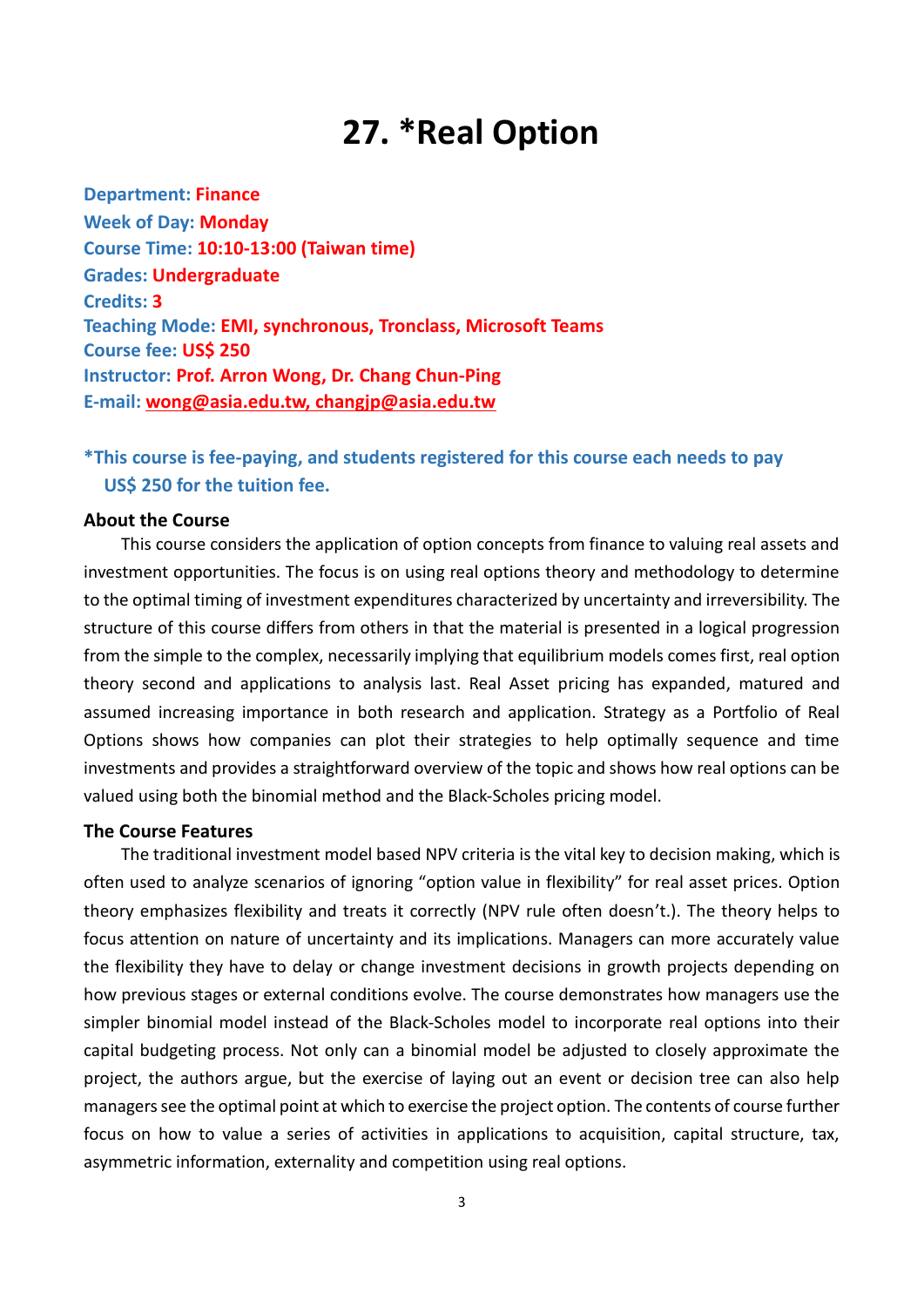## **Weekly Syllabus**

| <b>Week</b>    | <b>Contents</b>                               | <b>Teaching Hours</b> |
|----------------|-----------------------------------------------|-----------------------|
| 1              | Introduction to the course                    | 3                     |
| $\overline{2}$ | Dynamic Process understanding Risk and Return | 3                     |
| 3              | Random Variables and Expectation              | 3                     |
| 4              | <b>Financial Investment</b>                   | 3                     |
| 5              | Real Investment under uncertainty             | 3                     |
| 6              | <b>Real Option</b>                            | 3                     |
| $\overline{7}$ | Simultaneous Real Option                      | 3                     |
| 8              | <b>Sequential Real Option</b>                 | 3                     |
| 9              | <b>Mid-term Report</b>                        | 3                     |
| 10             | Real Option with Capital Structure            | 3                     |
| 11             | Real Option with Tax                          | 3                     |
| 12             | Real Option with Asymmetric Information       | 3                     |
| 13             | Real Option with Competition                  | 3                     |
| 14             | Real Option with Externality                  | 3                     |
| 15             | Real Option with Acquisition                  | 3                     |
| 16             | Presentation (I)                              | 3                     |
| 17             | Presentation (II)                             | 3                     |
| 18             | <b>Final Report</b>                           | 3                     |
|                | 54                                            |                       |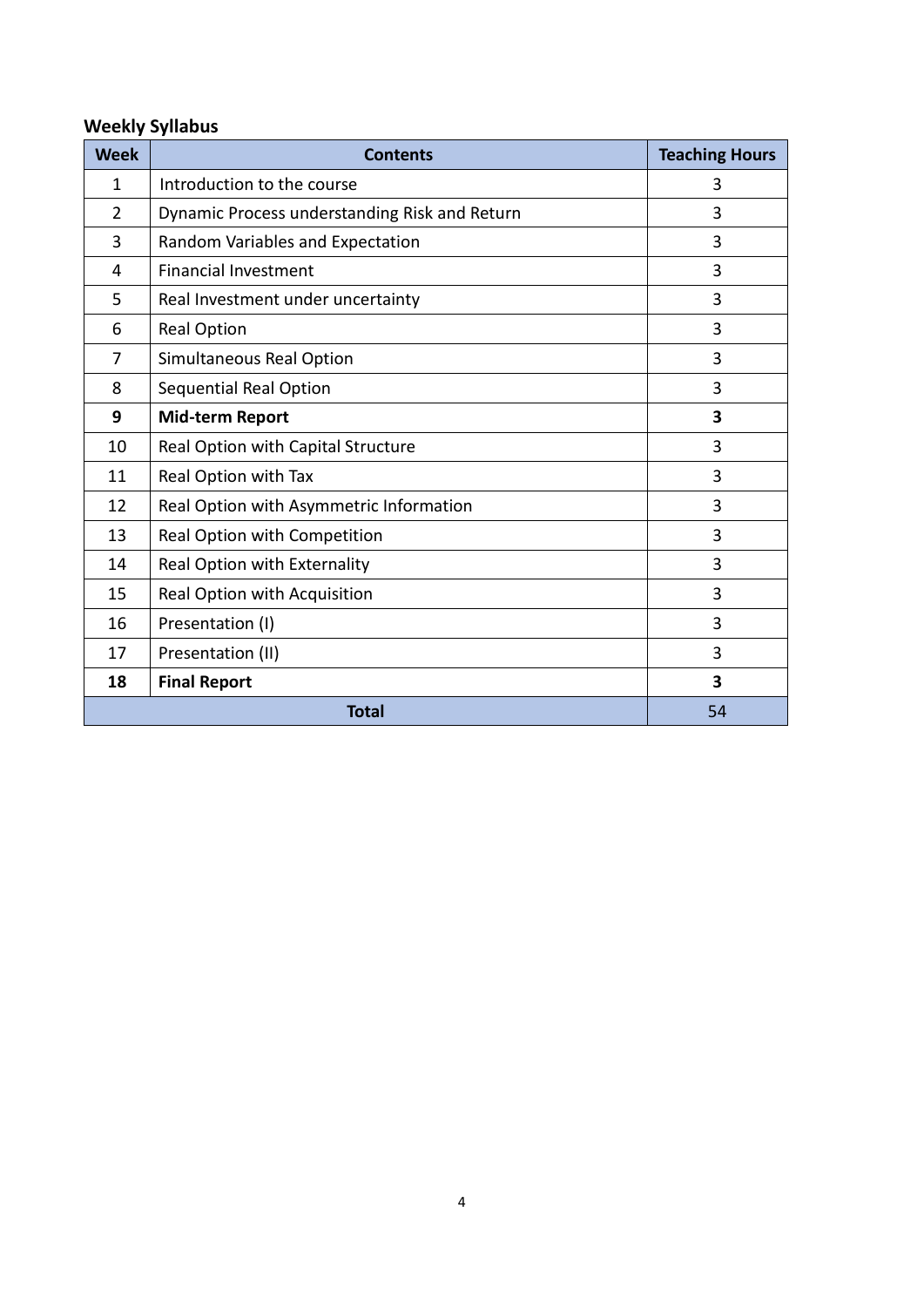# **28. Auditing (II)**

**Department: Accounting and Information Systems Day of the Week: Tuesday Course Time: 9:10-12:00 (Taiwan time) Grades: Undergraduate Credits: 3 Teaching Mode: EMI, synchronous, Tronclass, Microsoft Teams Course fee: US\$ 250 (Partner university students can waive this charge.) Instructor: Dr. Yuh-Jiuan Parng, Chih-Cheng Lee E-mail: melodyp@asia.edu.tw**

#### **About the course**

Continuing Auditing (I) the basic concept of Auditing, Auditing (II) will move to more practical knowledge of the audit planning, the audit procedures, and internal control. Furthermore, critical updated Auditing issues, like Forensic Accounting, the cases of Financial Statements and asset misappropriation will be discussed. Finally, getting into the IT area, the application of IT skill in Auditing will also be introduced.

#### **The course features**

Besides the Auditing knowledge and professional skills, this course puts more focus on the case study. The course content also involves the updated IT applications which will provide great help to step into the Auditing industry.